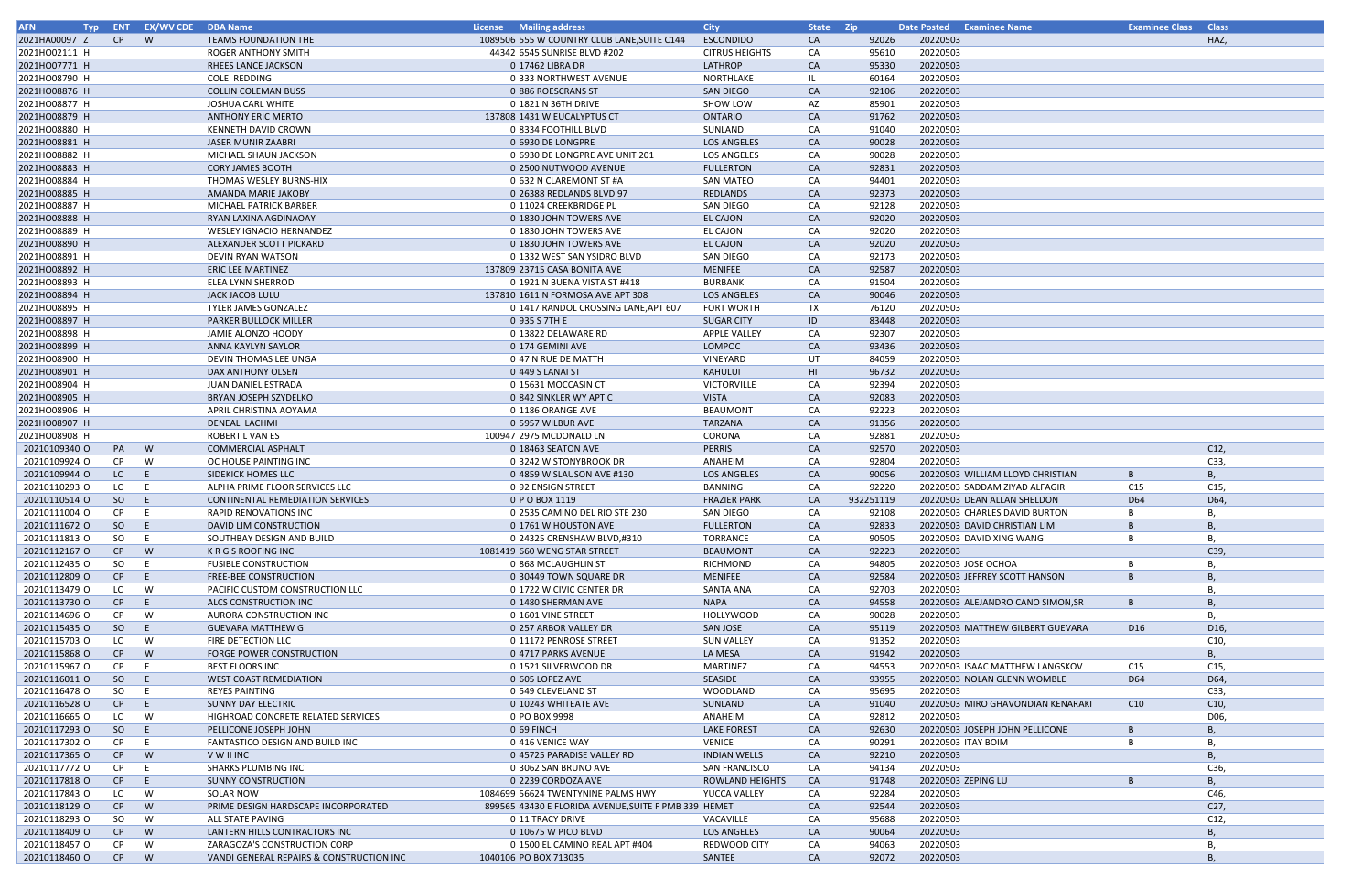| 20210118461 0 | CP.           | W  | DAYNIGHT POWER INC                          | 1083795 888 CHERRYWOOD WAY UNIT 18      | EL CAJON               | CA            | 92021 | 20220503                                    |                 | C10,            |
|---------------|---------------|----|---------------------------------------------|-----------------------------------------|------------------------|---------------|-------|---------------------------------------------|-----------------|-----------------|
| 20210118685 O | CP            | W  | <b>ACBARY CONSTRUCTION</b>                  | 0 2271 W MALVERN AVE #70                | <b>FULLERTON</b>       | <b>CA</b>     | 92833 | 20220503                                    |                 | B               |
| 20210118687 O | CP            | W  | <b>MCDANIELS CONSTRUCTION</b>               | 0 PO BOX 81135                          | <b>BAKERSFIELD</b>     | CA            | 93380 | 20220503                                    |                 | В,              |
| 20210118811 0 | CP            | W  | <b>CCC NETWORKS INC</b>                     | 1007969 PO BOX 1011                     | PATTERSON              | <b>CA</b>     | 95363 | 20220503                                    |                 | $C-7,$          |
| 20210118993 O | <b>CP</b>     | W  | 91 ELECTRIC INC                             | 0 937 ELEXIS CT                         | SAN JOSE               | CA            | 95116 | 20220503                                    |                 | C10,            |
| 20210118999 O | SO            | -E | <b>ACERO PIPING PROCESS</b>                 | 0 1656 ATLANTIC DRIVE                   | <b>MODESTO</b>         | <b>CA</b>     | 95358 | 20220503 JUAN CARLOS ARANA ARAMBULA         | C34             | C34,            |
| 20210119048 O | LC            |    | SUPERIOR CABINETS AND MORE LLC              | 0 1546 E SIERRA AVE                     | TULARE                 | CA            | 93274 | 20220503 JOSUE ROCHA                        | $C-6$           | $C-6$ ,         |
| 20210119054 O |               | -E |                                             |                                         |                        | CA            | 92019 | 20220503                                    |                 |                 |
|               | SO            |    | NASH HEATING & AIR CONDITIONING             | 0 594 ALDERSON ST                       | EL CAJON               |               |       |                                             |                 | C <sub>20</sub> |
| 20210119055 O | LC            | E  | LUCKY PLANTS LANDSCAPING                    | 0 1062 AVIATION BLVD                    | <b>HERMOSA BEACH</b>   | CA            | 90254 | 20220503 CHRISTOPHER H CHU                  | C <sub>27</sub> | C27,            |
| 20210119056 O | LC            | -E | REDWOOD REMODELING                          | 0 3845 G ST                             | <b>EUREKA</b>          | <b>CA</b>     | 95503 | 20220503 AARON PAUL GUSTAVESON              | $B-2$           | $B-2$ ,         |
| 20210119057 O | <b>SO</b>     | E  | SANDWICK GENERAL ENGINEERING                | 0 9717 FLORA VISTA RD                   | <b>APPLE VALLEY</b>    | CA            | 92308 | 20220503                                    |                 | Α,              |
| 20210119058 O | <sub>SO</sub> | -E | <b>MAHONI LIFE TIME CONSTRUCTION</b>        | 0 5827 TWIN GARDENS RD                  | CARMICHAEL             | <b>CA</b>     | 95608 | 20220503 FAKAANAUA SEMINALIO MAHONI         |                 | <b>B</b> ,      |
| 20210119060 O | CP            | E  | M & J PLUMBING INC                          | 0 4 GOLD MOON CT                        | SACRAMENTO             | CA            | 95824 | 20220503                                    |                 | C36,            |
| 20210119061 O | CP            | E. | <b>BRUNO MADE CONSTRUCTION</b>              | 0 428 W GHENT ST                        | <b>GLENDORA</b>        | <b>CA</b>     | 91740 | 20220503 BRANDON JAMES POPINEAU             | B               | <b>B</b> ,      |
| 20210119064 O | <b>CP</b>     | E. | INTREGITY PLUMBING & WATER PURIFICATION INC | 0 3100 STANLEY AVE                      | <b>SANTA CRUZ</b>      | CA            | 95065 | 20220503                                    |                 | C36,            |
| 20210119072 O | PA            | E. | THREE AMIGOS PAINTING                       | 0 425 S ELM ST APT 63                   | <b>ARROYO GRANDE</b>   | <b>CA</b>     | 93420 | 20220503 URIEL BAZALDUA                     | C <sub>33</sub> | C33,            |
| 20210119074 O | SO.           | E  | <b>MASTER PAINTING</b>                      | 0 333 CATALPA STREET #8                 | <b>SAN MATEO</b>       | CA            | 94401 | 20220503 ELMER ARGELIO AGUILAR AGUILAR      | C <sub>33</sub> | C33,            |
| 20210119075 O | SO            | -E | NUNEZ REMODELING                            | 0 303 SOUTH LOUISE AVE                  | AZUSA                  | CA            | 91702 | 20220503 ISAAC NUNEZ-IMPERIAL               | $B-2$           | $B-2$ ,         |
| 20210119076 O | <b>CP</b>     |    | NAVA'S CONSTRUCTION CORP                    | 0 315 S CEDAR DR                        | COVINA                 | CA            | 91723 | 20220503 JESSE NAVA HERNANDEZ               |                 | В,              |
| 20210119077 O | CP            | -F | <b>BARRAGAN'S PLASTERING INC</b>            | 0 2710 1/2 MUSGROVE AVE                 | <b>EL MONTE</b>        | CA            | 91732 | 20220503 MIGUEL ANGEL BARRAGAN CABEZAS C35  |                 | C35,            |
| 20210119078 O | CP            | E  | TOP LEVEL CONSTRUCTION                      | 0 1390 SINGINGWOOD AVE                  | POMONA                 | CA            | 91767 | 20220503                                    |                 | В,              |
| 20210119079 O | CP            | -E | VOSTRA VITA DEVELOPMENT CORP                | 0 4414 BLACKTHORNE AVE                  | <b>LONG BEACH</b>      | <b>CA</b>     | 90808 | 20220503 FRANCISCO JAVIER ORTIZ VELAZQUEZ B |                 | <b>B</b> ,      |
| 20210119080 O | CP            | E  | AGAVE'S CUSTOM LANDSCAPING                  | 0 11206 PIPELINE AVE                    | POMONA                 | CA            | 91766 | 20220503 GABRIEL MATEO GONZALEZ             | C <sub>27</sub> | C <sub>27</sub> |
| 20210119081 O | CP            | E. | <b>GAMA'S SHEET METAL</b>                   | 0 1520 E MARTIN LUTHER KING JR, BLVD    | <b>LOS ANGELES</b>     | <b>CA</b>     | 90011 | 20220503 JOSE GAMALIEL CARRILLO LOMELI      | C43             | C43,            |
| 20210119085 O | <b>SO</b>     | E  | <b>JD PUMPS</b>                             | 0 629 ALMONDWOOD DRIVE                  | LIVINGSTON             | CA            | 95334 | 20220503 JORGE DE HARO                      | C57             | C57,            |
|               | CP            | -E | TO DO LIST CONTRACTING                      | 0 P O BOX 60393                         |                        | <b>CA</b>     | 95821 |                                             |                 |                 |
| 20210119093 O |               |    |                                             |                                         | SACRAMENTO             |               |       | 20220503 MICHELLE LEE KERN                  |                 | <b>B</b> ,      |
| 20210119096 O | SO.           | E  | PFEIFFER CONSTRUCTION                       | 0 20426 SILVER DAWN SR                  | SONORA                 | CA            | 95370 | 20220503 JOSEPH DAVID PFEIFFER              |                 | В,              |
| 20210119098 O | SO            | -E | SAFEGUARD ELECTRIC                          | 0 472-625 FAURE LANE                    | SUSANVILLE             | CA            | 96130 | 20220503 DARIAN JOHN WEAVER                 | C10             | C10,            |
| 20210119099 O | <b>SO</b>     | -F | ALFARO'S PLUMBING                           | 0 1327 ESTRELLA WAY                     | SALINAS                | CA            | 93905 | 20220503                                    |                 | C33,            |
| 20210119106 O | SO            | -E | <b>GO 2 GUY CONCRETE</b>                    | 0 417 11TH STREET                       | <b>RAMONA</b>          | <b>CA</b>     | 92065 | 20220503                                    |                 | $C-8$ ,         |
| 20210119109 O | CP            | E  | LOS PINOS PAINTING ENTERPRISES INC          | 0 331 LOS PINOS WAY                     | <b>SAN JOSE</b>        | CA            | 95119 | 20220503 FELIX YOUNG                        | C <sub>33</sub> | C33,            |
| 20210119112 0 | CP            | -E | MERAKI POOLS & SPA INC                      | 0 518 RUBY DR                           | PLACENTIA              | CA            | 92870 | 20220503 ALBERT ORLANDO CUBIAS              | C53             | C53,            |
| 20210119114 O | CP            | E  | 7.2 HVAC HEATING & COOLING                  | 0 904 FAIRWAY DR APT 158                | COLTON                 | CA            | 92324 | 20220503 RAFAEL LEDEZMA PULIDO              | C <sub>20</sub> | C20,            |
| 20210119115 O | CP            | E. | ESPINOZA GENERAL CONTRACTOR INC             | 0 610 IRONWOOD ST                       | <b>HEMET</b>           | <b>CA</b>     | 92543 | 20220503 ALFONSO ESPINOZA MODESTO           | B               | <b>B</b> ,      |
| 20210119116 O | CP            | E  | LBM CONSTRUCTION INC                        | 0 5120 DODD ST                          | MIRA LOMA              | CA            | 91752 | 20220503 EDUARDO LOPEZ                      |                 | В,              |
| 20210119120 O | SO            | -E | <b>ENRIQUE'S TILE AND GRANITE</b>           | 0 1859 MONTECITO CIR                    | LIVERMORE              | CA            | 94551 | 20220503 ROBERTO ENRIQUE                    | C54             | C54,            |
| 20210119122 0 | SO.           | E  | <b>DODD PAINTING</b>                        | 0 2976 SWEETWATER FALLS                 | CHICO                  | CA            | 95973 | 20220503 DAVID PAUL DODD                    | C <sub>33</sub> | C33,            |
| 20210119125 O | CP            | -E | <b>BUENO'S CONCRETE INC</b>                 | 0 28313 COLE GRADE RD                   | <b>VALLEY CENTER</b>   | CA            | 92082 | 20220503                                    |                 | $C-8$           |
| 20210119209 O | <b>CP</b>     | W  | MINNERS TREE COMPANY INC                    | 1065009 130 BOURBON STREET              | SONORA                 | CA            | 95370 | 20220503                                    |                 | D49,            |
| 20210119214 O | CP            | W  | CAPSTONE CONCRETE DESIGN INC                | 1029951 877 TANIS PLACE                 | <b>NIPOMO</b>          | <b>CA</b>     | 93444 | 20220503                                    |                 | $C-8,$          |
| 20210119221 0 | LC            | W  | ERUPT PAINTING LLC                          | 1086635 300 OLEANDER AVENUE             | <b>BAKERSFIELD</b>     | CA            | 93304 | 20220503                                    |                 | C33,            |
| 20210119224 O | CP            | W  | <b>ELECTRIC PROS INC</b>                    | 0 2915 RED HILL AVENUE B2011 J          | <b>COSTA MESA</b>      | CA            | 92626 | 20220503                                    |                 | C10,            |
| 20210119225 O | CP            | W  | SOUTH FORK FOREST SOLUTIONS INC             | 1017513 PO BOX 1002                     | <b>NORTH FORK</b>      | CA            | 93643 | 20220503                                    |                 | D49,            |
| 20210119228 O | CP            | W  | <b>CLEAR VIEW BUILDERS INC</b>              | 0 4913 RIO LINDA BLVD                   | SACRAMENTO             | <b>CA</b>     | 95838 | 20220503                                    |                 | B,              |
|               | CP            |    |                                             |                                         |                        | CA            |       |                                             |                 |                 |
| 20210119280 O |               | W  | CORNERSTONE CONSTRUCTION & ROOFING          | 0 7171 SYRACUSE AVENUE                  | STANTON                |               | 90680 | 20220503                                    |                 | C39, B,         |
| 20210119292 O | CP            | W  | <b>BUILDING CONSULTANTS</b>                 | 0 6620 MADISON AVENUE                   | CARMICHAEL             | CA            | 95608 | 20220503                                    |                 | A, B, C10, C20, |
| 20210119785 O | CP            | W  | WILLIAMS CUSTOM HARDWOOD FLOORING INC       | 765337 1246 RHEA PLACE                  | VISTA                  | CA            | 92084 | 20220503                                    |                 | C15,            |
| 20210120052 O | CP            | W  | <b>PACIFIC PROPERTY MAINTENANCE</b>         | 0 13069 WANESTA DRIVE                   | <b>POWAY</b>           | <b>CA</b>     | 92064 | 20220503                                    |                 | B,C27,          |
| 20210120439 O | JV            | W  | MALCOLM BRIDGEWAY A JOINT VENTURE           | 0 3286 FITZGERALD ROAD                  | RANCHO CORDOVA         | CA            | 95742 | 20220503                                    |                 | Α,              |
| 20210203036 R | CP            | -E | INTEGRATED WATER SERVICES INC               | 836211 4001 N VALLEY DRIVE              | <b>LONGMONT</b>        | <sub>co</sub> | 80504 | 20220503 GREGORY C DILLS                    | A               | Α,              |
| 20210203610 S | CP            | E  | A ACCURATE GARAGE DOORS INC                 | 975051 1835 A S CENTRE CITY PKWY #432   | <b>ESCONDIDO</b>       | CA            | 92025 | 20220503 JESSE JOE DRIVER                   |                 | В,              |
| 20210204355 S | CP            | E  | DELPHI PRODUCTIONS INC                      | 892088 950 WEST TOWER AVE               | ALAMEDA                | <b>CA</b>     | 94501 | 20220503 FABIAN MORA SANCHEZ                | C10             | C10,            |
| 20210205091 S | LC            | E. | ARCHIBUILDZ LLC                             | 1052009 2155 VERDUGO BLVD #33           | <b>MONTROSE</b>        | CA            | 91020 | 20220503 STEVEN MASSANORI MIZUKI            | A               | Α,              |
| 20210205375 R | CP            | W  | M & M DEVELOPERS INC                        | 1078956 22647 VENTURA BLVD #775         | <b>WOODLAND HILLS</b>  | <b>CA</b>     | 91364 | 20220503                                    |                 | <b>B</b> ,      |
| 20210205407 S | CP            | E  | NIMBUS POND INC                             | 816141 2201 FRANCISCO DR #211           | EL DORADO HILLS        | CA            | 95762 | 20220503 MARK ANDREW HANSEN                 | C53             | C53,            |
| 20210205518 S | CP            | E  | VAZQUEZ MILLAN CONCRETE INC                 | 1047443 1729 ENSENADA DRIVE             | CAMPBELL               | <b>CA</b>     | 95008 | 20220503                                    |                 | Α,              |
| 20210205575 S | CP.           | W  | <b>G CONSTRUCTION SERVICE INC</b>           | 1084000 405 GRAND AVE #208A             | SOUTH SAN FRANCISCO CA |               | 94080 | 20220503                                    |                 | C33,            |
| 20210205578 S | SO            | E. | D K PLUMBING                                | 1083390 915 N CHESTER AVE               | <b>INGLEWOOD</b>       | <b>CA</b>     | 90302 | 20220503 DANIEL DE JESUS LANDEROS           | C20             | C <sub>20</sub> |
| 20210205581 R | CP            | W  | JOHNSON AND TURNER PAINTING COMPANY INC     | 273383 8241 ELECTRIC AVE                | STANTON                | CA            | 90680 | 20220503                                    |                 | C33,            |
| 20210205599 R | CP            | -E | <b>CARPETS BY PHILLIPS</b>                  | 726297 4001 AVENIDA DE LA PLATA STE,101 | <b>OCEANSIDE</b>       | <b>CA</b>     | 92056 | 20220503 KENNETH JAMES CALKIN, JR           | C15             | C15,            |
| 20210205600 R | CP            | W  | NEW LIFE QUALITY CONSTRUCTION INC           | 1012725 2546 MANZANA WAY                | SAN DIEGO              | CA            | 92139 | 20220503                                    |                 | В,              |
| 20210205604 S | CP            | E. | TEAM WEST CONCRETE INC                      | 1042446 6258 RUSTIC LN                  | RIVERSIDE              | <b>CA</b>     | 92509 | 20220503 MARIO ALBERTO GARCIA PACHECO       | $\overline{B}$  | <b>B</b> ,      |
| 20210205614 S | SO.           | E  | <b>CERTOR LATH &amp; PLASTER</b>            | 1047558 7236 BRENTWOOD BLVD             | <b>BRENTWOOD</b>       | CA            | 94513 | 20220503 ALEJANDRO CERVANTES TORRES         | $C-9$           | $C-9$ ,         |
| 20210205615 S | SO            | E. | W L BUILDER CONSTRUCTION                    | 1071103 2901 S EL CAMINO REAL APT 416   | <b>SAN MATEO</b>       | <b>CA</b>     | 94403 | 20220503                                    |                 | $C-8$ ,         |
|               |               |    |                                             |                                         |                        |               | 94070 |                                             | B               |                 |
| 20210205618 S | CP            | E  | NATUREWALK INC                              | 1022315 90 GLENN WAY SUITE 5            | SAN CARLOS             | CA            |       | 20220503 ANGELICA C MARTIN                  |                 | В,              |
| 20210205619 R | CP            | W  | <b>BRAVAS</b>                               | 973779 6681 SIERRA LANE SUITE F         | <b>DUBLIN</b>          | CA            | 94568 | 20220503                                    |                 | $C-7,$          |